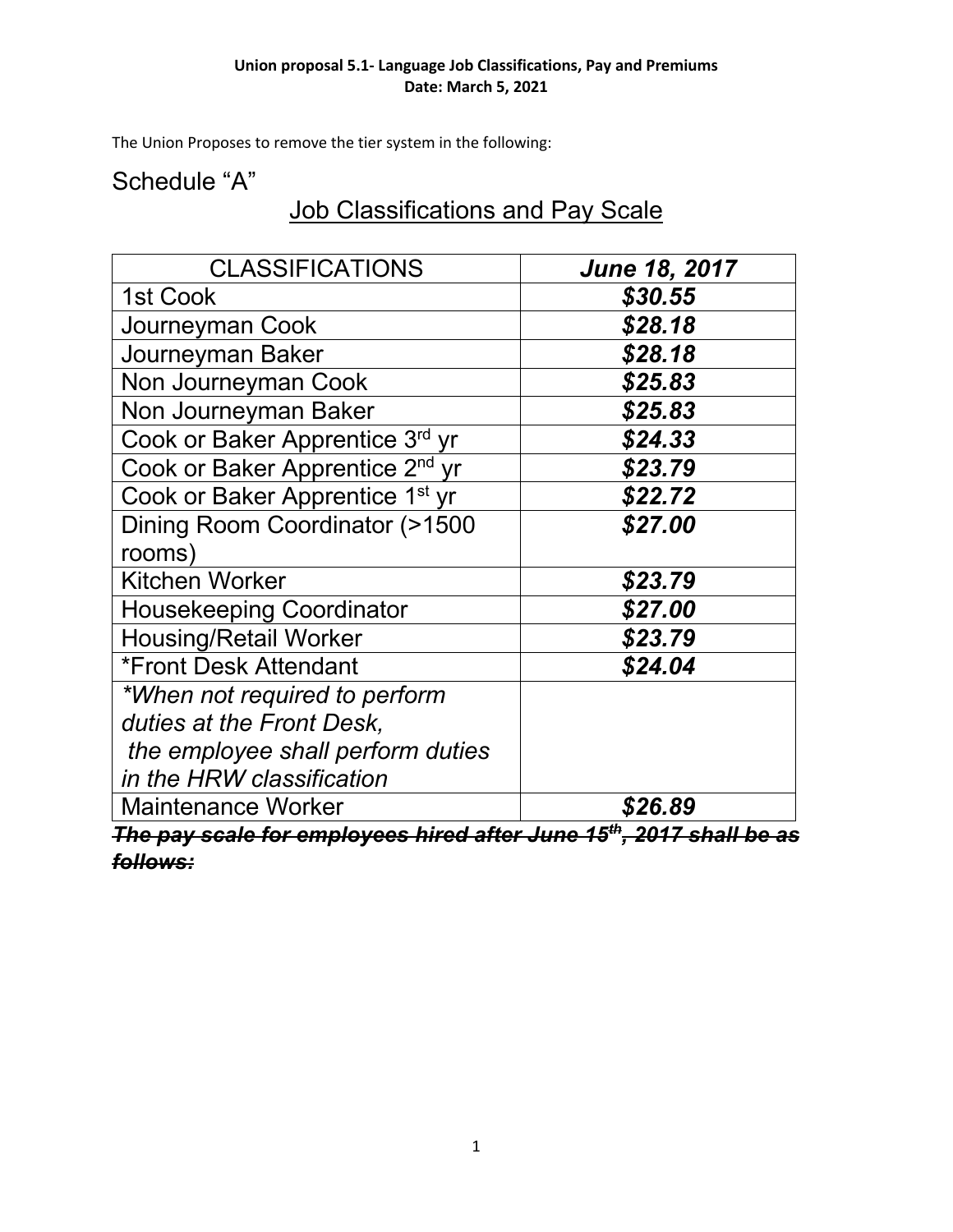| <b>CLASSIFICATIONS</b>                      | <del>June 15, 2017</del> |
|---------------------------------------------|--------------------------|
| <u> 1st Cook</u>                            | <b>\$28,90</b>           |
| Journeyman Cook                             | \$26,66                  |
| <del>Journeyman Baker</del>                 | <u>\$26.66</u>           |
| Non Journeyman Cook                         | \$24.44                  |
| Non Journeyman Baker                        | \$24.44                  |
| Cook or Baker Apprentice 3rd yr             | <b>\$23.00</b>           |
| Cook or Baker Apprentice 2 <sup>nd</sup> yr | \$22.50                  |
| Cook or Baker Apprentice 1 <sup>st</sup> Vr | <b>\$21.50</b>           |
| Dining Room Coordinator (>1500              | <b>\$24.50</b>           |
| rooms)                                      |                          |
| Kitchen Worker                              | <u>\$22.50</u>           |
| <b>Housekeeping Coordinator</b>             | <b>\$24.50</b>           |
| <b>Housing/Retail Worker</b>                | <u>\$22.50</u>           |
| <u>*Front Desk Attendant</u>                | \$22.74                  |
| *When not required to perform duties        |                          |
| at the Front Desk,                          |                          |
| the employee shall perform duties in        |                          |
| the HRW classification                      |                          |
| <i><b>Maintenance Worker</b></i>            | <u>\$25.45</u>           |

# *Article 11 – Vacations and Vacation Pay*

*11.1* Vacation pay shall be paid at the rate of six (6%) percent of the employee's gross wages.

> For employees who have eight (8) or more years of service vacation pay shall be paid at the rate of eight (8%) percent of the employee's gross wages.

*For employees hired after June 15th, 2017:*

*Vacation pay shall be paid at the rate of four (4%) percent of the employee's gross wages.*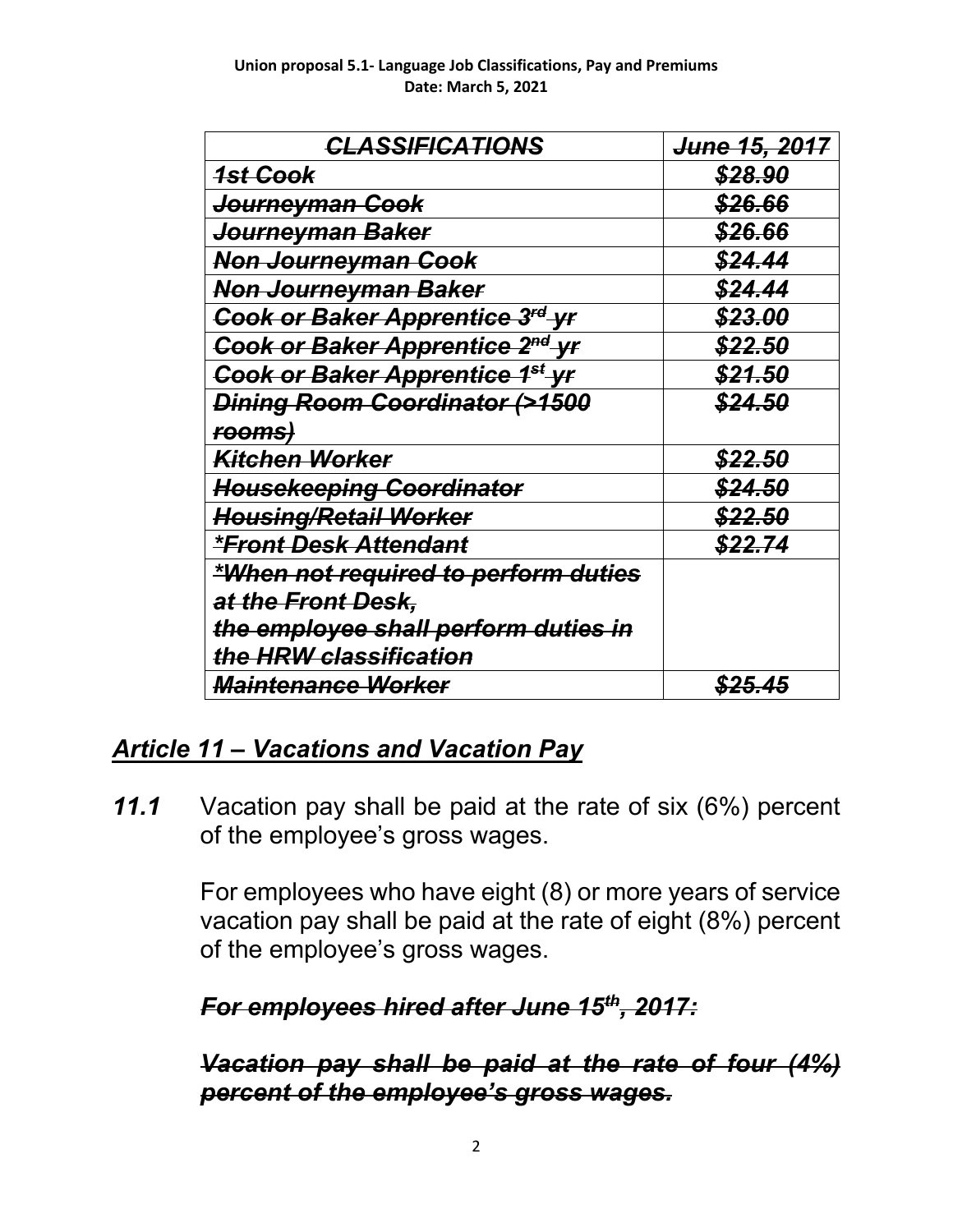*For employees who have more than four (4) years of service, vacation pay shall be paid at the rate of six (6%) percent of the employee's gross wages and is paid on each pay day.*

*11.2* Employees with a minimum of six (6) months and less than three (3) years of service shall be entitled to two (2) weeks of vacation time per year.

> Employees with more than three (3) years and less than eight (8) years of service shall be entitled to three (3) weeks of vacation time per year.

> Employees with more than eight (8) years of service shall be entitled to four (4) weeks of vacation time per year.

## *For employees hired after June 15th, 2017:*

*Employees with a minimum of six (6) months and less than four (4) years of service shall be entitled to two (2) weeks of vacation time per year.*

*Employees with more than four (4) years of service shall be entitled to three (3) weeks of vacation time per year.*

*12.2* Retirement Plan – The Company will contribute *three dollars and fifty (\$3.50) cents* per hour worked to an RRSP for eligible employees.

> Employees over the age of seventy (70) will have their retirement contributions directed to a non-registered plan.